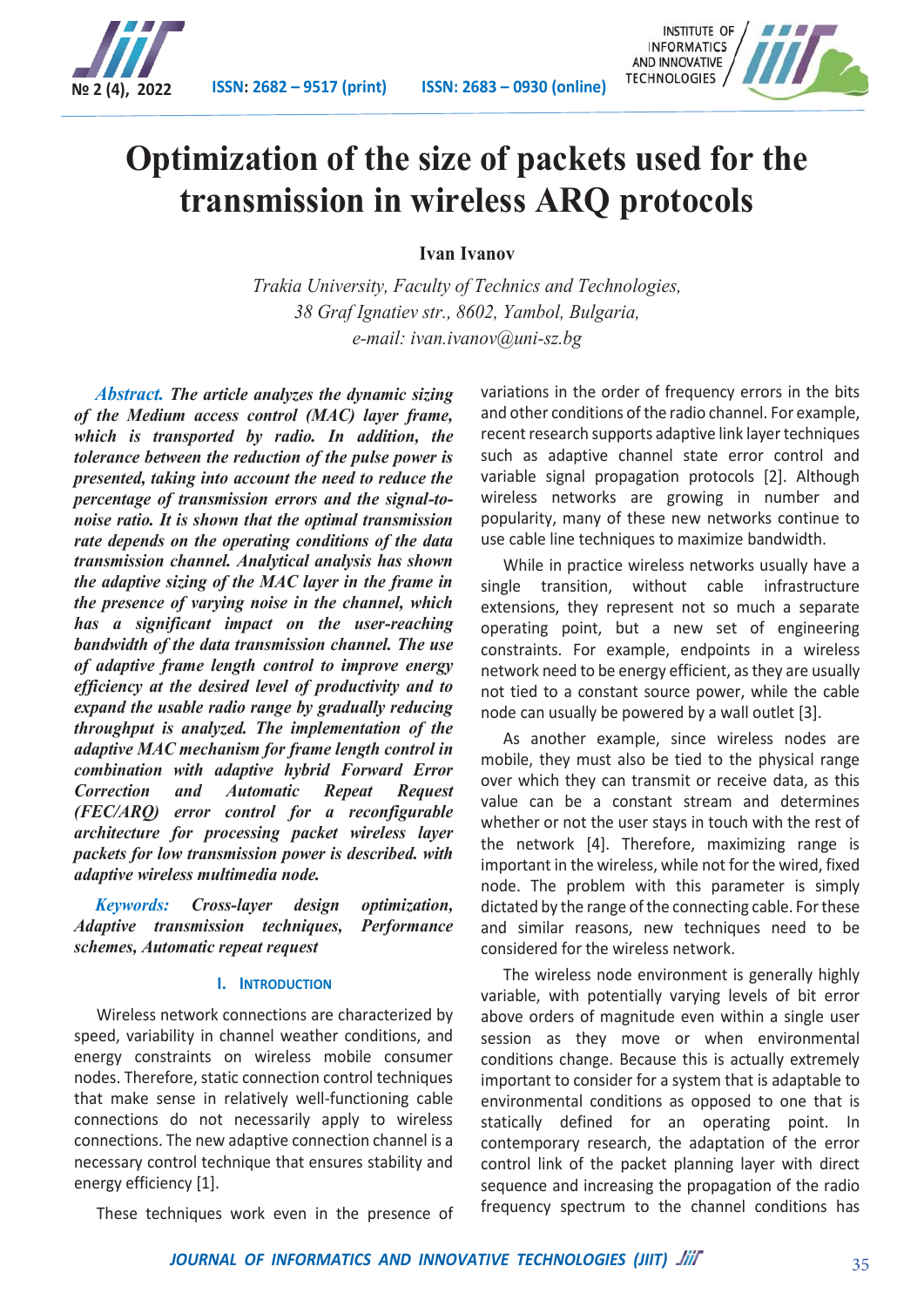



been studied. The Stop and Wait (S&W) protocol is the simplest variant of ARQ protocol. In this protocol, the transmitter sends a packet and waits for confirmation (ARQ). If the ARQ does not arrive within a predetermined period of time, called waiting or arriving for a negative acknowledgment, the packet is retransmitted [5].

When ARQ arrives, the transmitter switches to a new packet. The S&W protocol is very suitable for halfduplex operation, which is the mode that is usually supported by current and modem technology. However, it has low connection efficiency, where the propagation delay is longer than the packet size. The efficiency of the ARQ protocol is measured by the time spent waiting and can be improved if used to transmit new packets. This is the idea behind the continuous transmission of protocols - Back N and the selective iteration protocol. However, as acknowledgments arrive while new packets are being transmitted, these protocols require full duplex operation. Therefore, despite its low efficiency, the S&W protocol seems to be the appropriate method of choice for current conversions. There are available schemes to meet the half-duplex requirements. It can also increase the efficiency of the S&W. These protocols focus on transmitting block packets rather than a single packet, thus making better use of time spent waiting for confirmations.

The article aims to illustrate an analysis that visualizes that much available information can be obtained from the variable length of the frame in terms of bandwidth reaching the user, with an effective transmission range and transmitter power for the wireless connection. In addition to these results, an analysis will be presented that uses a variable frame length to provide improved service to the wireless user, with minimal additional costs and long-term interoperability with the existing Internet down to the IP layer. The report will outline the effective ARQ variables to improve the throughput of SW, GBN and SR ARQ. The optimized ARQ protocols will offer higher bandwidth than conventional ARQ protocols. The modems operating in half-duplex will be analized and their limitation to the choice of ARQ scheme to S&W class protocols. In addition, it will be illustrated that as bandwidth efficiency increases, the modified S&W protocols offer lower sensitivity in both packet size selection and error probability.

### **II. DESCRIPTION OF THE OPTIMIZATION ALGORITHM**

Given the bandwidth, which is called goodput, as a

function of frame length when varying the percentage of household errors. Goodput refers to the bandwidth that the user actually receives after accounting for all losses, including those from MAC and PHY. Beyond these costs, however, good transmission will be reduced by the appearance of lost frames and errors [6].

Even a bit error in the scope of the framework will result in the loss of this framework, as the CRC will not pass. Each frame lost directly results in a loss of bandwidth, as well as the time spent sending that time until the frame makes proportional progress. This loss can also lead to additional ARQ signaling. To consider the behavior of the system, let us first point out the various quantities of interest. Let's denote: L - length of user data; H - length of the MAC header and  $I_P=40$ bytes; F - length of  $P_{HY}$  = 52.5 bytes (assuming n = 0);  $M_{\text{TU}}$  - L+20 bytes; R<sub>C</sub> - radio transmission speed = 2 Mbps;  $BER_C$  - probability of error in the bits of the channel; G<sub>WL</sub> - goodput.

With these values, the normalized goodput can be indicated as:

$$
\frac{G_{WL}}{R_C} = \frac{L}{L + H + F} (1 - BER_C)^{L+H} = \frac{1}{1 + \frac{H + F}{L}} (1 - BER_C)^{L+H}
$$
 (1)

The above equation gives the value of the normalized performance relative to the raw data rate in terms of frame length and BER. By making PHY and MAC overhead constant, we can change the L size of user data. Bit errors are a function of the path loss and transmitter power that occur after a white Gaussian distribution.

The result of the solution of equation (1) for different bit error rates can be visualized as the  $M_{\text{TU}}$ differing from L only by a constant. This strengthens the IP sizing relationship. The main conclusion to be drawn from it is that with the deterioration of the channel, it would be useful to use a lower  $M_{\text{TU}}$  instead of the maximum allowed  $M_{\text{TU}}$  of 1500. Properly chosen  $M_{\text{TU}}$ can even "revive" obviously non-functional connection which gives a zero result.

Another indicator that needs to be taken into account, as the length of the frame is different, is the transmission of the range. There are at least two ways to do this. First, good distance-to-distance performance can be considered for selected  $M_{\text{TU}}$ values. To do this, a coherent QPSK must be taken to correct the bit error rate as another indicator to consider, as the length of the frame is different from the range interval. Second, good performance with respect to packet transmission distance can be taken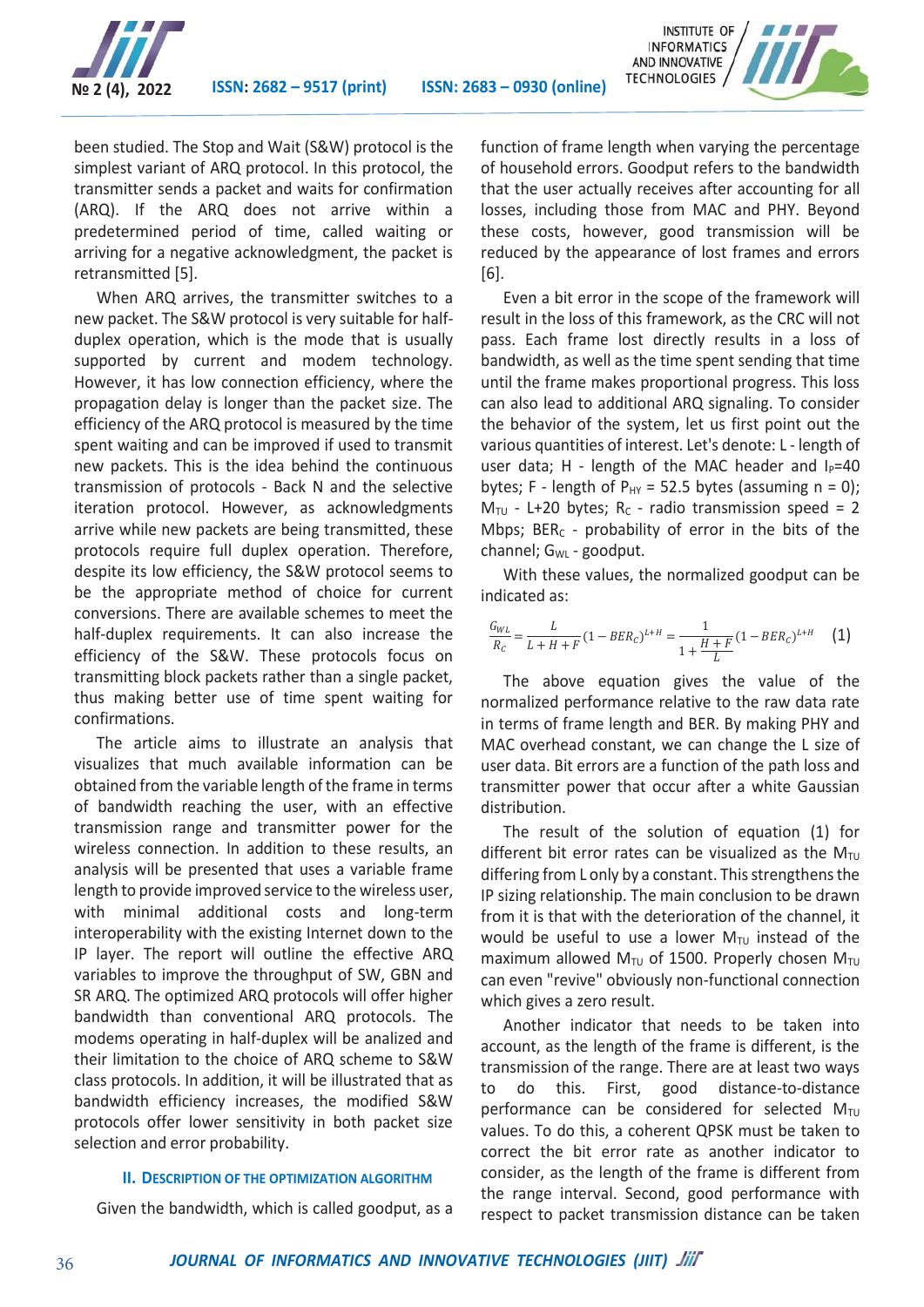



into account at selected  $M_{\text{TU}}$  values. To do this, it should be noted that for a coherent QPSK we can denote the degree of bit errors as:

$$
BER_C = \frac{1}{4}erfc\left(\frac{E_b}{N_0}\right) \tag{2}
$$

If a model of loss of free space path with a path of the degree of loss equal to two is further adopted, this is simplified to:

$$
BER_C = \frac{1}{4}erfc(\frac{1}{d})
$$
 (3)

where d is the division of the transmitter-receiver into some appropriately normalized distance units. With this relationship between distance, BER and substitution in the equation. (1), It can be find out goodput as a function of distance at a given MTU.

The communication link introduces a propagation delay with Td = l/c, where l is the distance between the transmitter and receiver, and c=1500 m/s is the nominal speed of sound. Thus, the total time required to transmit the m packet and receive the corresponding group is:

$$
T(m) = m(T_p + T_{ack}) + T_w \tag{4}
$$

ARQ bandwidth efficiency is defined as the ratio of packet useful time to total time. If p denotes the probability of error in the packet, the average time required to transmit a packet using S&W-1 is given by:

$$
T_1 = \frac{1}{1 - p}T\tag{5}
$$

The S&W-2 protocol can be considered as MS&W-1 protocols running in parallel. Each S&W-1 has an equal wait time up to T(M), and the packet error rate is still equal to p. Therefore, the average time required to successfully transmit a packet on one of the M connections is T(M)/(1-p). Because the M connections work in parallel, a total of M packets are transmitted successfully during this time. The obtained throughput is:

$$
\delta_2 = (1 - p) \frac{MN_d T}{T(M)} \tag{6}
$$

The S&W-3 protocol begins with the transmission of a group of M packets. The waiting time is set to allow a two-way trip T(M).

At the end of the timeout, one of the following situations will occur: no packet was received successfully and the transmitter remains in the "M" state with M packets to be transmitted; one packet is received and the transmitter states in "M-1" and M-1 transmission packets left. Now the waiting time is set to T(m) and upon receipt of the confirmation the recipient goes to the state "m - k", if there are k of the m packets will be positively recognized. The probability of this event is m-k, p<sup>m</sup>-k(1−p)k. If we denote by Tm the average time spent in the state "m" then it must have the following relation:

$$
T_m = \sum_{k=0}^{m} {m \choose k} p^{m-k} (1-p)^k [T_{m-k} + T(m)] \qquad (7)
$$

This connection can be used to find the required average time TM for successful transmission of a group of M packets. The setting of the initial value  $T_0=0$ , recursive evaluation of the above expression gives:

$$
T_M = \frac{1}{1 - p^M} \left[ \sum_{m=1}^{M-1} {M \choose m} p^{M-m} (1 - p)^m T_{M-m} + T(M) \right]
$$
 (8)

The bandwidth efficiency depends on the normalized waiting time  $T_w/N_dT$  and the packet error with probability p. The probability of a packet error is given in conditions of probability of error in bit (symbol) Pe such as:

$$
p = 1 - (1 - P_e)^N \approx NP_e \tag{9}
$$

where the approximation is valid for  $P_e \ll 1$  and it is assumed that the bit errors occur independently. By increasing the packet size, better utilization of latency is achieved, but the chances of a bit error in the packet increase.

Therefore, there is an optimal packet size for which the throughput and efficiency are maximum. While the bit error rate is determined by the channel conditions and the modulation/detection method used for the physical layer, the packet size can be varied to maximize efficiency.

The optimal package size can be estimated in closed form for S&W-1 and S&W-2 (for S&W-3 can be found numerically). For this purpose, it is enough to focus on  $δ<sub>2</sub>$  ( $δ<sub>1</sub>$  is Its special case). The efficiency  $δ<sub>2</sub>$  is expressed by the packet size  $N_d$  for given parameters of the physical layer P<sub>e</sub>, R, and the bond distance I, such as: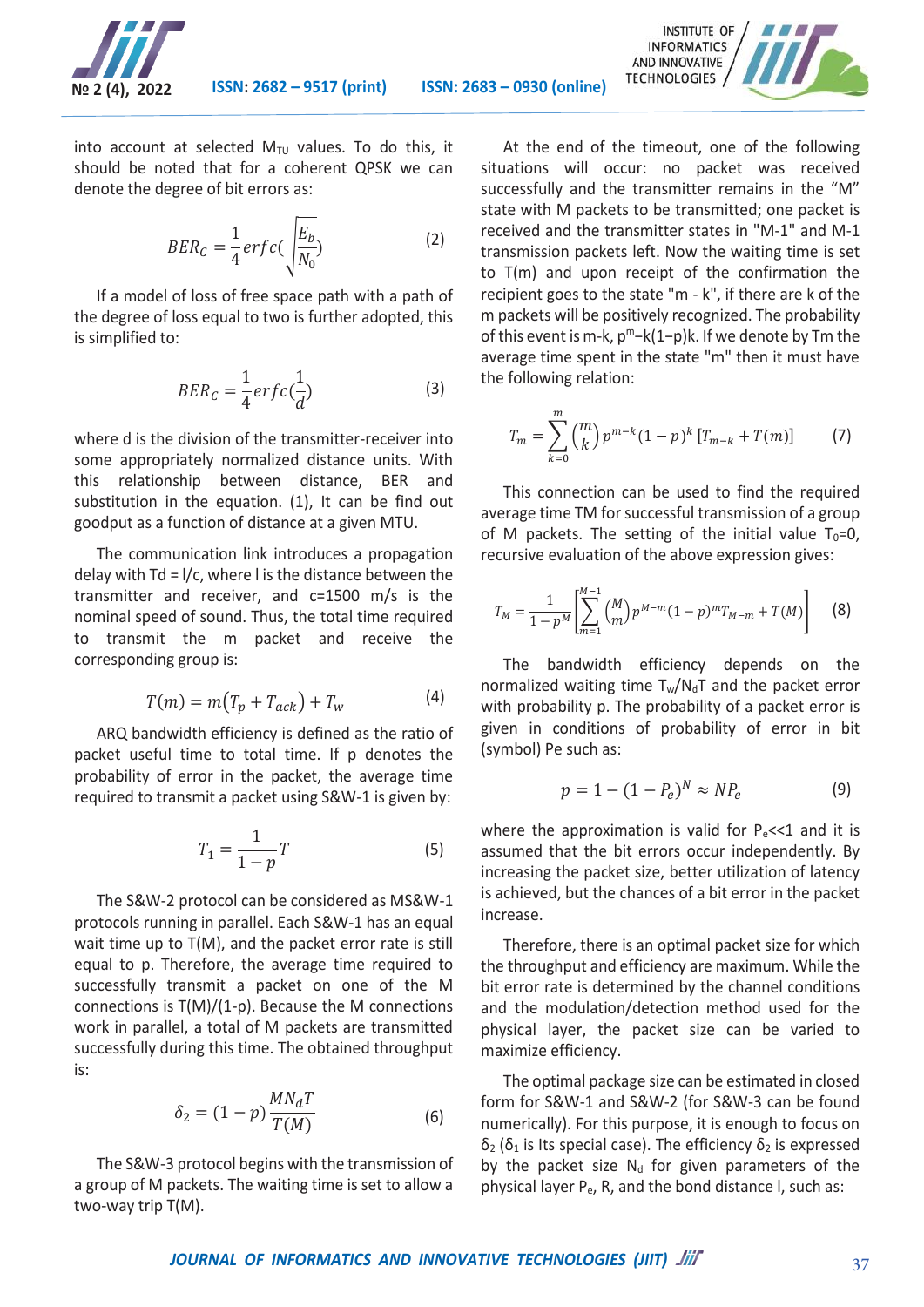

**№ 2 (4), 2022 ISSN: 2682 – 9517 (print) ISSN: 2683 – 0930 (online)**

$$
\delta_2 = (1 - P_e)^{N_d + N_{oh}} \frac{N_d}{N_d + \varepsilon} \tag{10}
$$

The treatment of the packet size as a continuous variable is optimal value is obtained as a solution of  $d\delta_2/dN_d=0$ , given by:

$$
N_{d,opt} = \frac{\mu}{2} \left[ \sqrt{1 + \frac{4}{\mu \rho} - 1} \right]
$$
 (11)

with the approximation valid for Pe<<1. This packet size achieves maximum throughput efficiency:

$$
\delta_{2,max} = (1 - P_e)^{N_{d,opt} + N_{oh}} \frac{N_{d,opt}}{N_{d,opt} + \mu}
$$
 (12)

Note that the efficiency  $\delta_2$  increases with the size of the group M. The practical limit of M will be determined by system constraints such as storage capacity. However, it is interesting to note that the upper limit of bandwidth efficiency is:

$$
\lim_{M \to \infty} \delta_{2,max} \approx 1 - \sqrt{N_{oh} P_e}
$$
 (13)

for  $N_{oh}P_e\ll 1$ . Therefore, by increasing M, the problem of long propagation delay can be overcome and efficiency remains limited by the quality of the connection, ie. from BER.

# **III. ALGORITHM IMPLEMENTATION AND DISCUSSION**

Three factors that can potentially increase bandwidth in the AWGN channel must be considered. These factors are: MRC combination; Packet size adaptation; Complex ARQ protocols such as GBN and SR.

A method for quantifying the improvement in throughput has been established, taking into account each of these factors, and including their combinations. First it is necessary to adjust the simulation equipment. It is necessary to simulate an AWGN channel from point A to point as the spectral density of the noise power is σ2. A binary phase or modulation scheme with Shift Keying (BPSK) is considered. We assume that the MAC layer packet contains 240 redundant bits, ie. h=240 bits, as in IEEE 802.11. The window size for GBN and SR ARQ is assumed to be 8 packets and 3 bits used to represent a sequence number [7]. The effect of combining MRC is achievable, as it is quantifiable how much bandwidth is obtained by stand-alone MRC combining. For this it is necessary to simulate all three ARQ protocols with and without MRC combination for

different payload sizes. The values of equation 1 vary from 10 bits to  $22x10^3$  bits and BER= $10^{-3}$ . Same results are shown in [8].

It should be taken into account that for all values of the packet sizes the system with MRC combination and significant increase of the throughput compared to the system without MRC is provided for where  $T_{MRC}(a, b)$ and T(a, b) are the maximum throughputs. BER values b for an ARQ protocol, not under systems with and without MRC combination, respectively.

Bandwidth is maximized for all packet sizes and the maximum value is obtained by performing simulations for different packet sizes and then selected at the maximum observed bandwidth value. Note that bandwidth and margin increase sharply for BER greater than  $10^{-3}$ . Thus, MRC combination is much more efficient in a low SNR region, and packet size adaptation is the main reason for bandwidth and BER improvements of less than 10-3 in systems with and without MRC combination. It is first necessary to correct the packet size to 2347 bytes (maximum size for IEEE 802.11 system) to obtain the bandwidth for this packet size as a function of BER in systems with and without MRC.

The throughput values obtained above  $T_MR_C(b)$  and T(b) obtained for different BER b are then compared. It is necessary to take into account that the system with packet adaptation has a significantly higher throughput than that in the system with a fixed packet size. The simulation results for the other fixed packet sizes also give similar results. Here, using simulations, the effect of ARQ protocols on bandwidth of systems with and without MRC combination can be quantified.

It is possible to achieve the improved throughput of SR and GBN ARQ over that of SW ARQ with and without MRC combination for different payload sizes. Here we note that in the system without MRC, combining the increase in bandwidth of SR and GBN ARQ over that of SW ARQ decreases rapidly and the packet size increases. However, with the combination of MRC, the stock bandwidth of SR and GBN ARQ compared to that of SW ARQ is significant for the whole range of considered packet sizes.

This bandwidth enhancement provides a strong argument for replacing SW, ARQ with SR or GBN and ARQ. For specific results, the packet length is chosen to maximize system throughput efficiency.

The bandwidth obtained by using the packet size calculated by the analysis is close to that of the maximum bandwidth achieved in the system (ARQ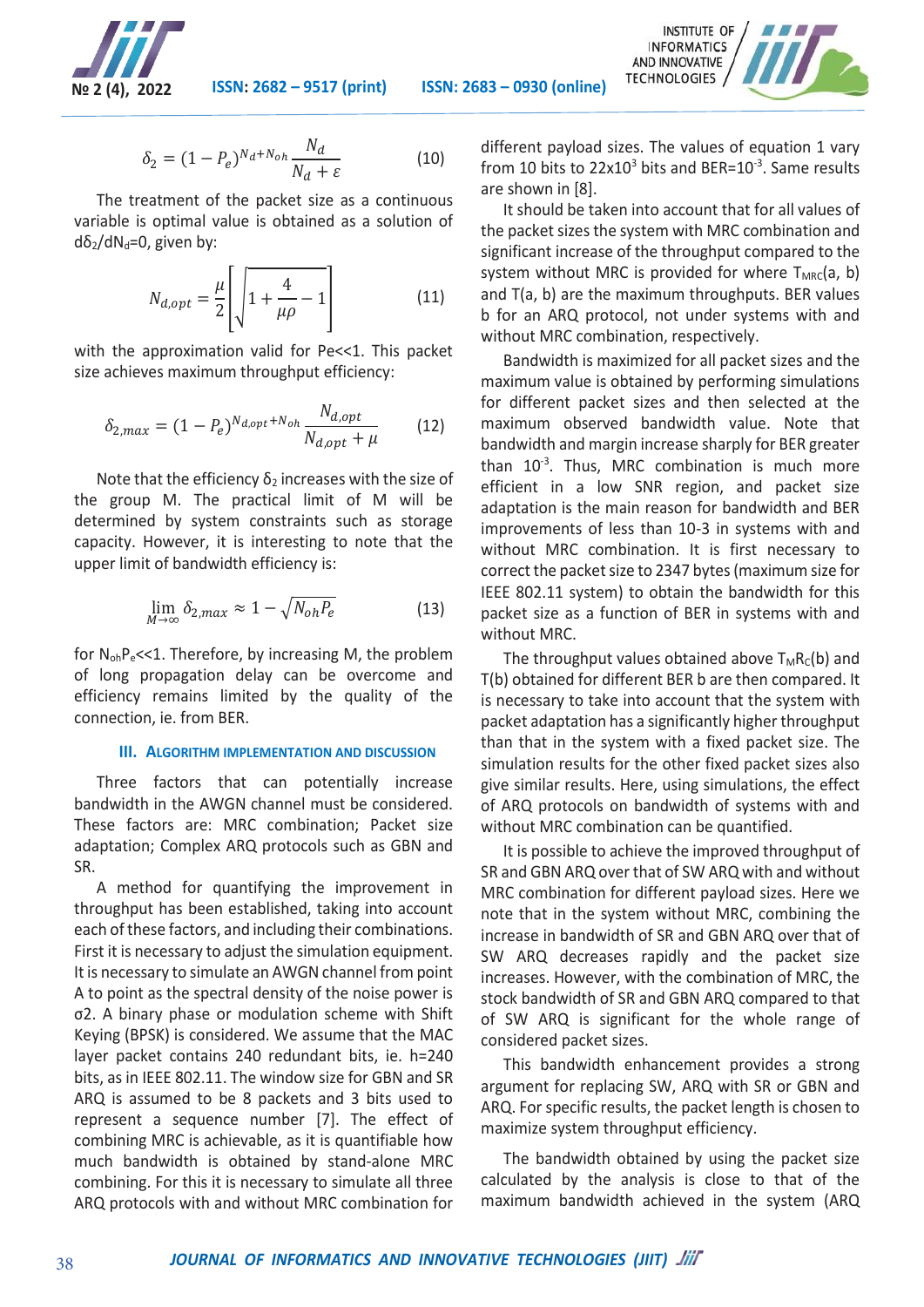

protocol is SR) Thus, the analytical approach we proposed works well in practice. We assume that the MAC layer packet contains 240 header bits and a variable payload from 100 bits to 18,000 bits. We believe the Rayleigh attenuation channel. The analysis must first be done for the SW protocol. It assumes that the confirmation is received from the sender after a delay of 8 packets. After application of the method, the improvement in its bandwidth is shown.

It should be borne in mind that the throughput with MRC is higher than the throughput with optimal packet size below SNR=29 dB, while the throughput with optimal packet size is higher than the throughput with MRC above SNR from 29 dB. bandwidth with optimal packet length. SR ARQ provides more bandwidth than GBN and SW ARQ. SR ARQ throughput can be improved with optimal packet size along with combining MRC. Here, as in GBN, there are two MRC-SR crossover points with an optimal packet circuit at SNRs of 22 dB and 29 dB.

Between these points, the bandwidth of the MRC circuit is higher than that of the optimal packet length. It should be borne in mind that the problem with measuring the BER of the canal is complicated by ensuring that noise losses (eg from increased road loss) will be measured, as opposed to measuring losses due to multiple fading.

The frame length sizing described here is intended to combat the first, but will offer little help in dealing with the last channel, unless the channel fades relatively short compared to the smallest available frame sizes, or at least not much shorter. -longer than the shorter dimensions of the frame. When the attenuation is too long compared to the time required to transmit with larger packet sizes, this technique would be ineffective. The information sent by the radio channel can be useful in improving the quality of the channel estimation. By applying the analysis, such feedback on the state of the channel to the connection layer can be provided.

The power of the transmitter is increased after the packet has been fragmented based on the current best estimates of the state of the channel that is fed to the corresponding flow line according to the source that produced it. For example, a wireless node may produce compressed speech, compressed video, and FTP data simultaneously, each with different latency and bandwidth requirements, and therefore with different error control and coding needs. In this way, each is placed in its own line from where it will be fed to the

respective FEC block and then to a transmission line from where it can be sent to the receiver. It should be noted that the issues of packet length and error control coding are intertwined, as the amount and type of coding required will depend on such factors as packet sizing, in fact on its own sizing, and the adapter for frame length and FEC adapter.

Therefore, the transmitter must work together to optimize the overall structure of the packet. Although there is a cost for reduced flexibility to change the channel conditions, once the packet of the IP layer is fragmented and protected from errors, it will remain unchanged when transmitting the line. Similar results are presented in [2].

If the channel conditions change, the new outgoing packets will be fragmented accordingly, but the packets existing in the line transmission, whether waiting to be transmitted for the first time or waiting to be retransmitted by some ARQ scheme, are not refracted or recoded, in interest of reduced complexity.

The transmitter packet scheduler is responsible for determining when a fragment should be sent to the receiver. This is done based on the ACK received from the counterparty at the other end of the relationship, as well as knowledge of the various constraints associated with each flow. The scheduler therefore allows packets from the corresponding line by controlling a packet.

The packets are demultiplexed according to the information in the transmitter and fed to the corresponding FEC block. The results of FEC decoding are used, as mentioned above, to assess the conditions of the channel, as well as to determine whether a particular fragment should be recognized or not. Finally, again according to the information in the transmitter, when the complete IP packet has arrived, its fragments are reassembled and fed back into the network layer. Such an analysis would provide control of the MAC layer to be implemented in the packet scheduler. With the transmitter acting as a "bitpipe", this method takes care of everything under the IP and can therefore do so in a way that is suitable for a wireless connection. It thus enables adaptive sizing of MAC frames, as well as error control and coding in a way that is transparent to networking and a higher layer of software, and yet provides significantly improved wireless network performance above what would be accessible through simple cable network extensions.